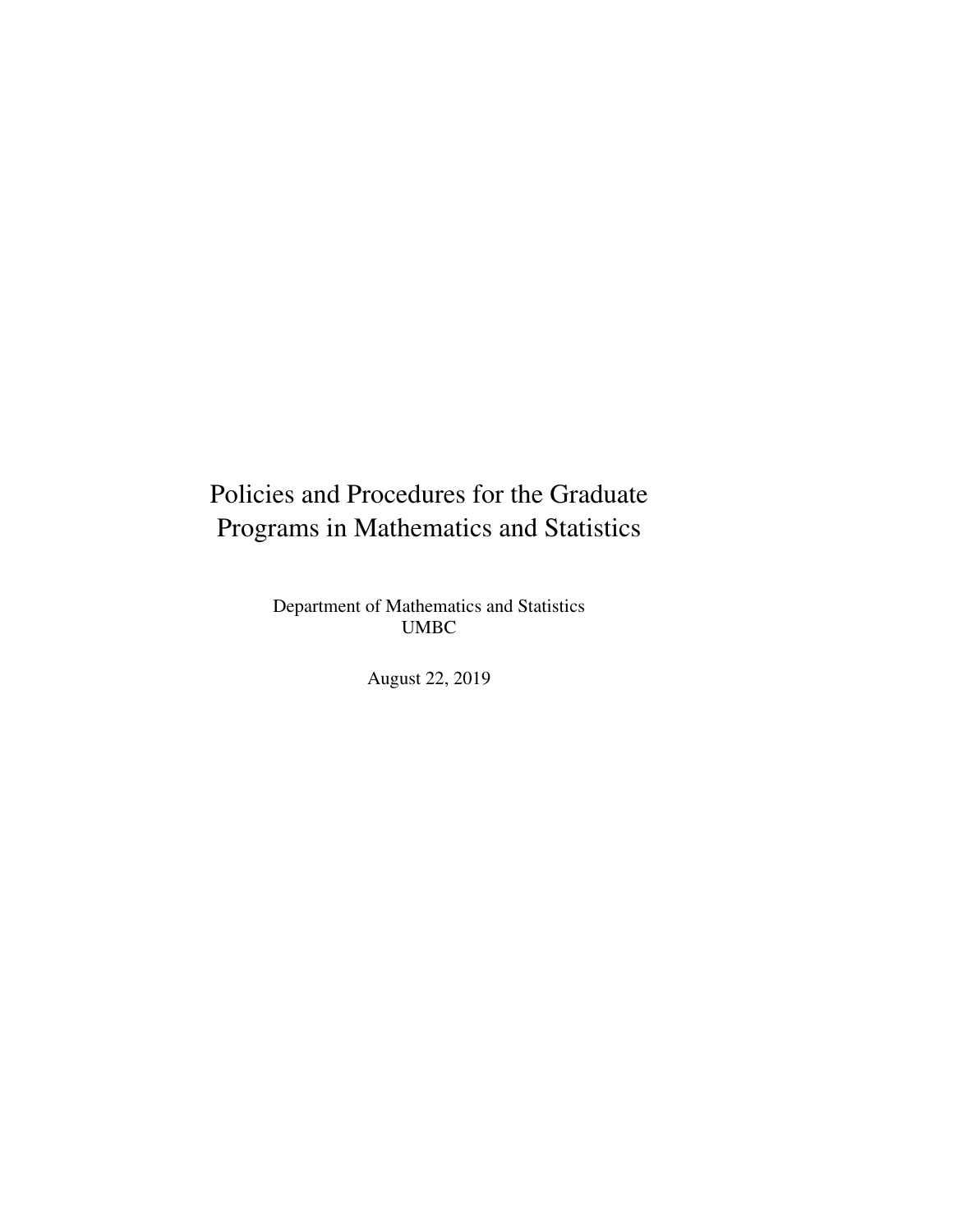# **Contents**

| $\theta$       | 1                                      |                                                         |                |
|----------------|----------------------------------------|---------------------------------------------------------|----------------|
| 1              |                                        |                                                         | 1              |
|                | 1.1                                    | Course requirements for the MS degree programs          | 1              |
|                | 1.2                                    | Course requirements for the PhD programs                | $\overline{2}$ |
| $\overline{2}$ |                                        |                                                         | 3              |
| 3              | The Written Comprehensive Examinations |                                                         | 3              |
|                | 3.1                                    | The Master's WCE in Applied Mathematics                 | 3              |
|                | 3.2                                    | The Master's WCE in Statistics                          | 3              |
|                | 3.3                                    | The PhD WCE in Applied Mathematics                      | 4              |
|                | 3.4                                    |                                                         | 4              |
|                | 3.5                                    | The evaluation of the Written Comprehensive Examination | 4              |
| 4              |                                        |                                                         | 5              |
|                | 4.1                                    | Beginning the Doctoral Research                         | 6              |
|                | 4.2                                    | The Doctoral Advisory Committee                         | 6              |
|                | 4.3                                    | The Oral Qualifying Examination                         | 6              |
|                | 4.4                                    | After the Oral Qualifying Examination                   | $\tau$         |
| 5              | Responsible Conduct of Research (RCR)  |                                                         | 8              |
| 6              |                                        |                                                         | 8              |
|                | 6.1                                    |                                                         | 8              |
|                | 6.2                                    |                                                         | 9              |
|                | 6.3                                    | Annual Contract Renewal Review                          | 10             |
|                | 6.4                                    |                                                         | 11             |
|                | 6.5                                    |                                                         | 12             |
| 7              | 12                                     |                                                         |                |
|                | A                                      |                                                         | 12             |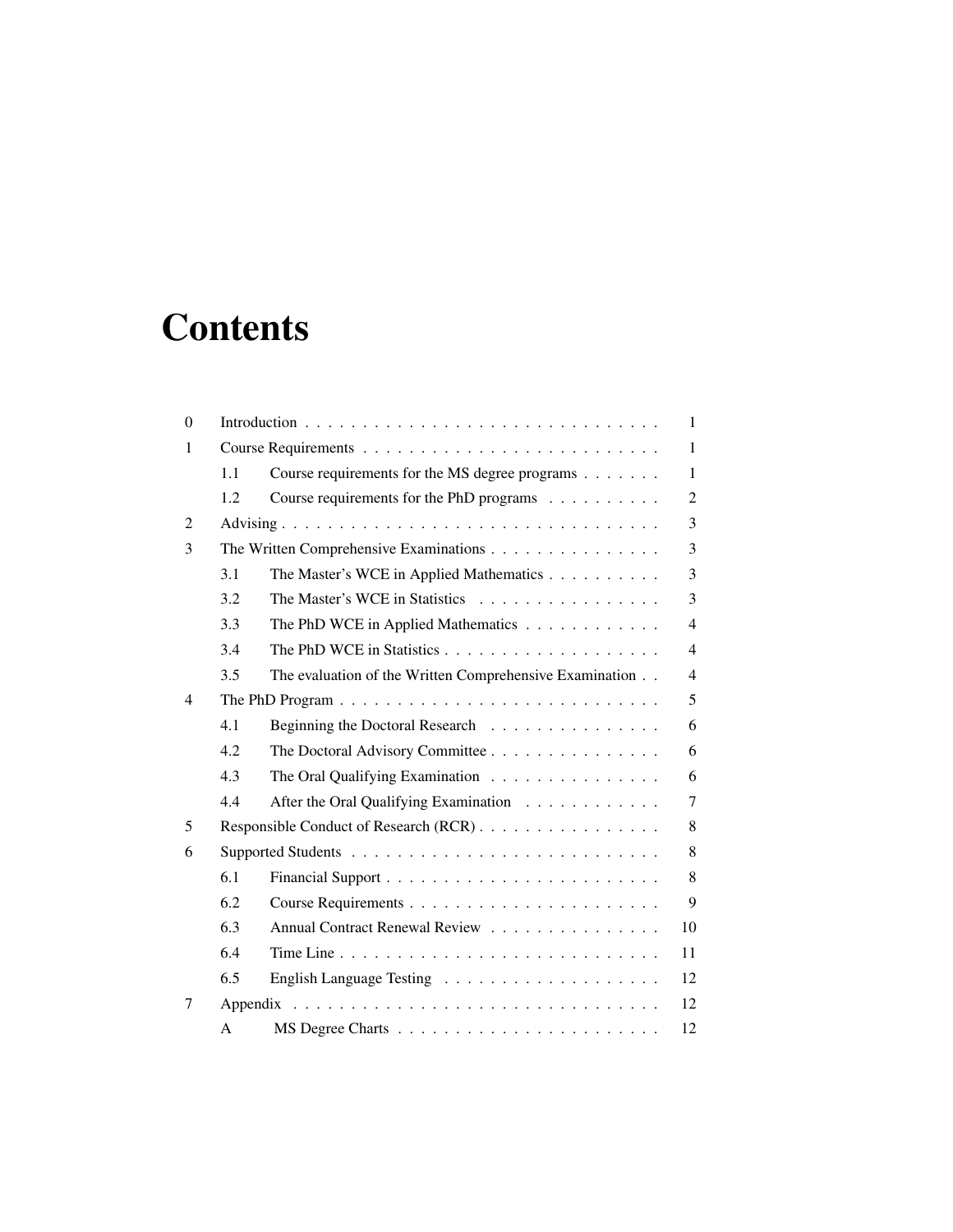## 0 Introduction

This document, subsequently referred to as Policies and Procedures, describes policies and procedures pertaining to graduate students in the Department of Mathematics and Statistics at UMBC. It either adds, expands or clarifies the requirements set forth in the Graduate Catalog, which is the Graduate School's official manual for UMBC's graduate students.

The Graduate Catalog describes the university's policies and procedures regarding admission, progression through the programs and graduation requirements. The Graduate Catalog is frequently revised to adjust and improve its policies. The current Graduate Catalog is available electronically at:

http://www.umbc.edu/gradschool/gradcatalog/

Parts of the catalog pertaining to the Department of Mathematics and Statistics can also be found at:

http://mathstat.umbc.edu/graduate-programs-of-study/

The Graduate Catalog is published only once every two years. The department's version, referred to above, is updated more frequently. Please consult the latter for the most up-to-date information.

Policies and Procedures does not repeat everything in the Graduate Catalog. If questions or ambiguities remain after reading this document, please consult the Graduate Catalog or talk to the Graduate Program Director.

The focus of the current Policies and Procedures is on full-time students who re- Full-time ceive financial support from the department. Many, but not all, of the policies described here apply to part-time and independently-supported students as well. If in doubt, please ask the Graduate Program Director for clarification.

## 1 Course Requirements

#### 1.1 Course requirements for the MS degree programs

The department awards two distinct *Master of Science* (MS) degrees: *MS in Applied Mathematics* and *MS in Statistics*. The Graduate Catalog describes the detailed requirements for obtaining these degrees. Summaries of these requirements are presented in graphical charts in the Appendix A.

As can be seen in these charts, there are several ways, or *tracks*, in which one can achieve the degree requirements of a Master's degree. The student can choose the track most appropriate with his or her educational goals.

vs part-time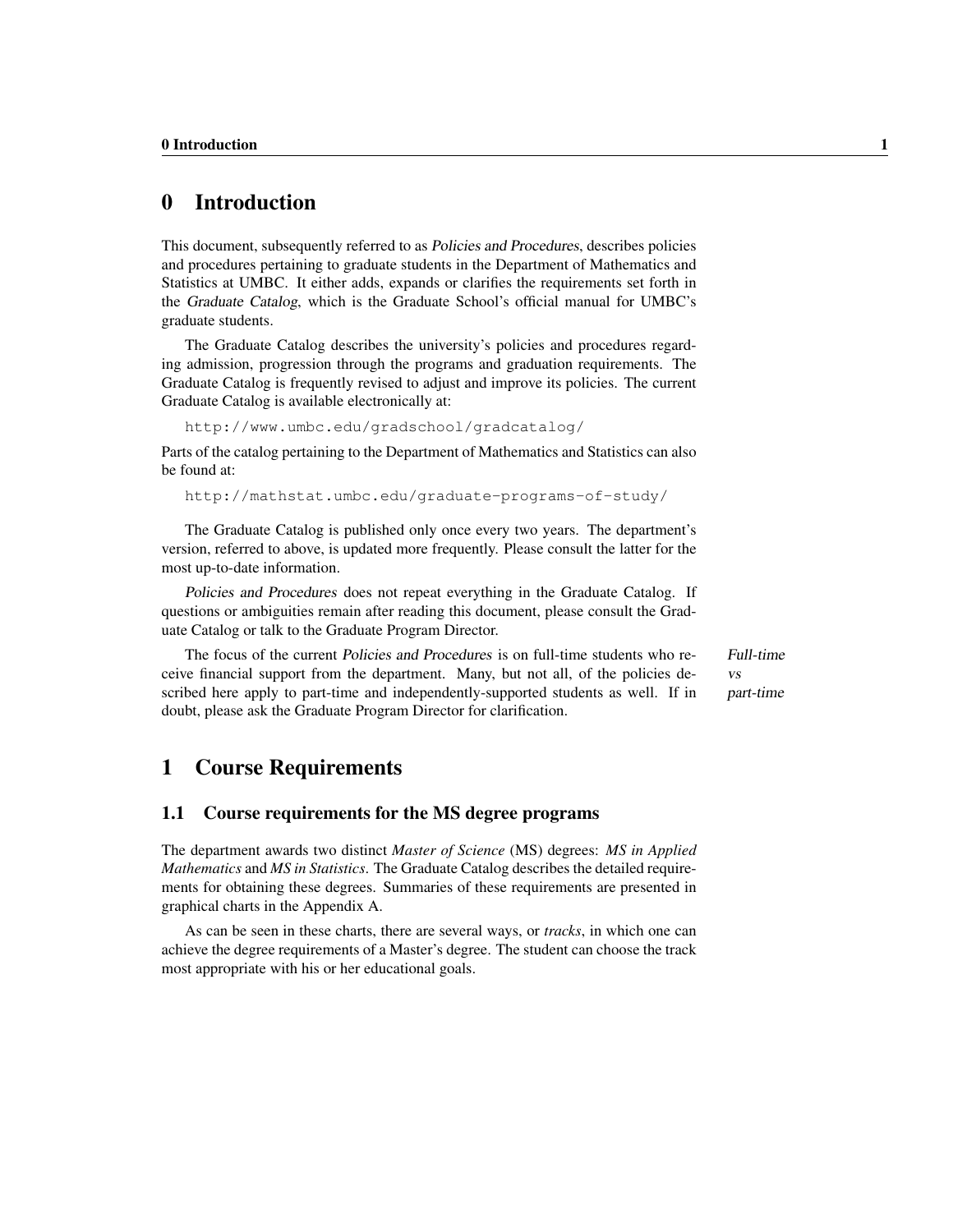#### 1.2 Course requirements for the PhD programs

The department awards two distinct *Doctor of Philosophy* (PhD) degrees: *PhD in Applied Mathematics* and *PhD in Statistics*. Within the statistics PhD there are two tracks: the traditional track and the biostatistics track. There are no prescribed courses for the Statistics PhD program. The written comprehensive exams (see Section 3) in both tracks are based on Stat 601 (Applied Statistics I), Stat 602 (Applied Statistics II), Stat 651(Basic Probability), and Stat 653 (Basic Mathematical Statistics).

There *is* a set of prescribed courses for the Applied Mathematics PhD program which consists of:

- 1. Math 600: Real Analysis
- 2. Math 603: Matrix Analysis

The student will be exempted from the Math 600 & 603 requirement if able to pass the Master's Written Comprehensive Examination based on prior preparation.

- 3. Math 611: Applied Analysis
- 4. Four of the six courses below, with at least one from each category:
	- DE: Differential equations
		- Math 612: Ordinary Differential Equations
		- Math 614: Partial differential Equations
	- NA: Numerical Analysis
		- Math 620: Numerical Analysis
		- Math 630: Matrix Analysis
	- OP: Optimization
		- Math 650: Optimization
		- Math 651: Optimization
- 5. Math 699: Independent Study

The student is expected to take one or more Math 699 courses and make presentations to general audiences and faculty in the department based on what is learned in these studies.

The courses prescribed above are only minimal requirements. In either Applied Mathematics or Statistics PhD programs, the student will take any number of courses as necessary to carry out the dissertation research and receive a broad education at the same time.

The student is required to register for at least 18 credits of Doctoral Dissertation 18 credits of Math or Research: Math/Stat 899 during the course of study.

The Graduate Catalog describes the detailed requirements and procedures for obtaining a PhD degree. Section 4 of Policies and Procedures (this document) has additional details.

Stat 899 are required for for PhD degree programs.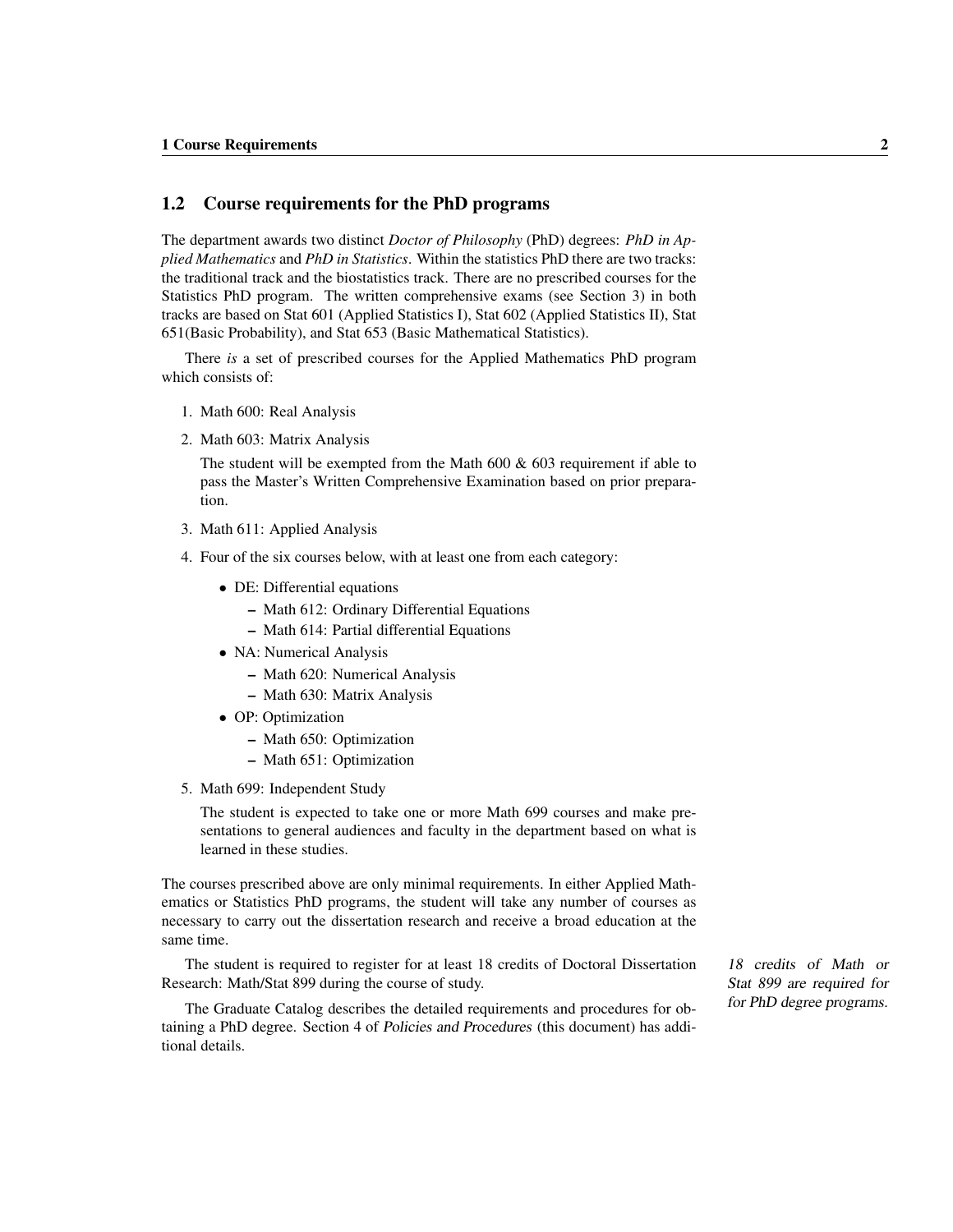## 2 Advising

The Graduate Program Director assigns each entering student an *academic advisor* from among the department's full-time faculty. The academic advisor is responsible for Academic Advisor working with the student to set a reasonable path toward the student's goals, monitoring the student's performance and progress and intervening with corrective actions when necessary.

If, in due course, a student finds another faculty member's academic interests more suitable to his or her goals, the student can request a change in academic advisor by appealing to the Graduate Program Director.

Students who will write a thesis, as those in the PhD program or those in the MS program with a thesis option, often select a faculty member other than their academic advisor to guide the thesis work. The faculty member thus selected, becomes the student's *thesis advisor*. At this point, the role of the student's academic advisor ceases Thesis Advisor and the responsibilities of monitoring the student's program are transferred to the thesis advisor.

The department does not provide a formal mechanism for identifying a thesis advisor for a student. It is up to the student to seek a thesis advisor. Faculty members are at their discretion as to whether to accept the role of the thesis advisor to a student.

## 3 The Written Comprehensive Examinations

The Written Comprehensive Examinations (WCEs) for the Master's and PhD programs are administered in January and August. Students can take the exam as soon as they feel ready for it.

Old comprehensive exams are available to all students for inspection.

#### 3.1 The Master's WCE in Applied Mathematics

The syllabus of the *Master's Written Comprehensive Examination in Applied Mathematics* is based on the subjects of the courses Math 600 and Math 603.

Students receive a free attempt to pass the exam as they enter the program, and two attempts thereafter.

#### 3.2 The Master's WCE in Statistics

The WCE requirement in the MS Statistics tracks has been removed. The students can meet their program requirements by taking sufficient course credits or by writing a thesis or capstone project in addition to taking courses. Please refer to the Graduate Catalog for the details.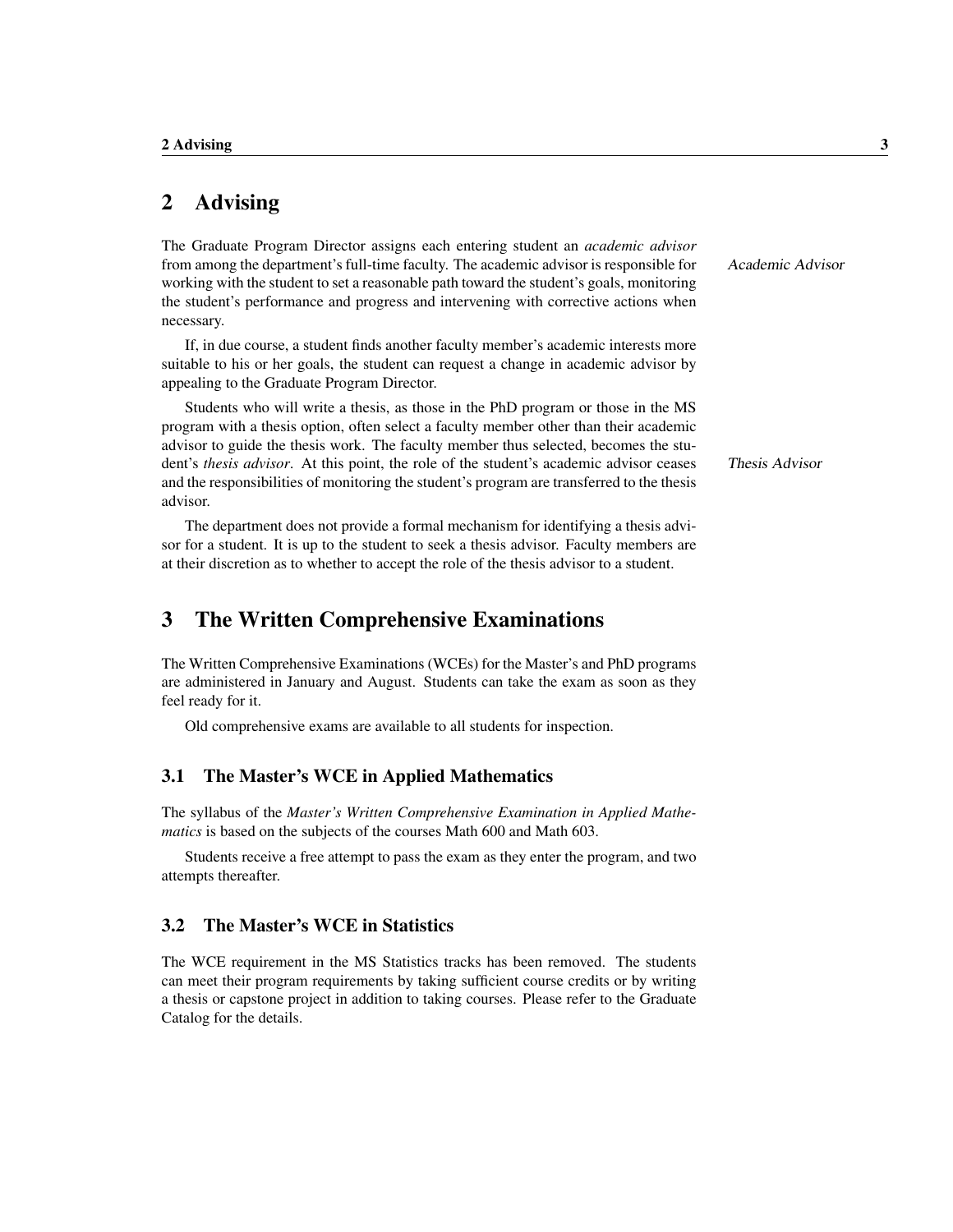#### 3.3 The PhD WCE in Applied Mathematics

Candidates for the PhD program in Applied Mathematics should pass (a) the Master's Written Comprehensive Examination in Applied Mathematics (see Section 3.1), and (b) the PhD Written Comprehensive Examination in Applied Mathematics in one of the three possible categories:

Differential Equations (DE) based loosely on the contents of the courses

- Math 612 Ordinary Differential Equations
- Math 614 Partial Differential Equations

Numerical Analysis (NA) based loosely on the contents of the courses

- Math 620 Numerical Analysis
- Math 630 Matrix Analysis

Optimization (OP) based loosely on the contents of the courses

- Math 650 Foundations of Optimization
- Math 651 Optimization Algorithms

Students are allowed two attempts to pass the WCE in Applied Mathematics.

#### 3.4 The PhD WCE in Statistics

The PhD Written Comprehensive Examination in Statistics consists of two parts. The first part is based on the content of the methodology courses Stat 601 and 602, while the second part of the WCEs is based on the content of the theoretical courses Stat 651 and 653.

In addition to the WCEs, students in the PhD biostatistics track are required to do a scientific minor. Please refer to the Graduate Catalog for more details.

Students are required to pass the comprehensive examination (all parts) in at most three attempts. In exceptional cases, the graduate program director may allow a student to take the exam for the fourth time.

#### 3.5 The evaluation of the Written Comprehensive Examination

The evaluation method for the Written Comprehensive Examination is somewhat dif- Evaluating the Comps ferent from that of the traditional exams. The details of the procedure may vary, but in most cases, the faculty member who poses the exam questions makes a preliminary evaluation of the student's work. Then a second faculty member is asked to make an independent evaluation. Next, these faculty members meet with the Graduate Program Director and go over the details of the exam and discuss its strengths and weaknesses. Ultimately, they reach a recommendation that declares the outcome as a *Fail* or *Pass* in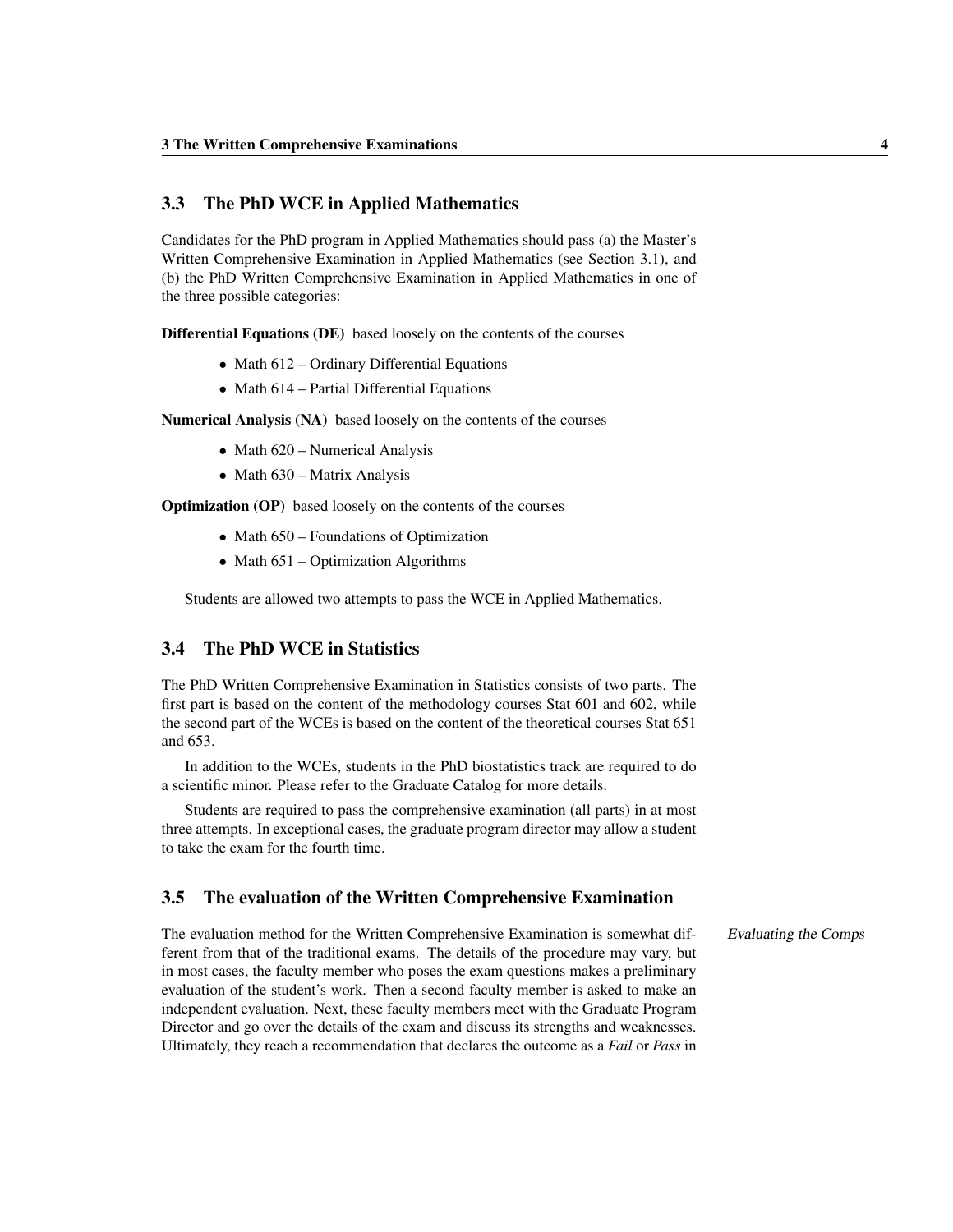the case Applied Mathematics and a *Fail*, a *MS-level pass* or a *PhD-level pass* in the case of Statistics.

The evaluators of a Written Comprehensive Examination often assign numerical grades to the exam. These are entirely for their own convenience and are not required. *There is no official grading scale or a set of cut-off points* for the Written Comprehensive Examination. The outcome of an examination is decided in a "holistic" fashion, based on the overall merits of the performance demonstrated in the exam by the student.

## 4 The PhD Program

An MS degree is not a requirement for admission to the PhD program—an applicant with a BS degree may apply for, and be admitted to, any of the MS or PhD programs. However, admission to the PhD program without a prior MS degree is rare. Generally, applicants without an MS degree are admitted to the MS program first. Upon successful completion of the MS degree requirements, they are evaluated and reconsidered for admission into the PhD program.

*All students in the PhD program, whether or not they have the MS degree, are required to pass the department's Written Comprehensive Examination as specified in Section 3.*

It is not uncommon for a student who enters the PhD program with a Master's degree from other institutions to take one or two semesters of courses in preparation for the Written Comprehensive Examination. A benefit of this is that the student gets to know the various faculty, and the faculty learn about the student's strengths and special abilities. This helps to create the student-advisor bond that is necessary for successful doctoral research. Nevertheless, the choice of a thesis advisor need not be restricted to those faculty who have served as the student's teacher. The student should consider all faculty in the department as potential thesis advisors.

There is no fixed mechanism for finding a match from among the faculty; a multitude of factors, such as research interests, goals, academic abilities and personality enter the decision. Often, a common bond develops when the student takes courses with a faculty member and finds the research orientation of the faculty member appealing.

Experience shows that almost always the student identifies a potential PhD advisor Selecting a thesis advisor and indicates a tentative interest in working with that advisor even *before* taking the Written Comprehensive Examination. Experience also shows that the potential advisor does not make a firm commitment until the student passes the Written Comprehensive Examination with strong performance in the areas which the advisor deems most important. In any case, faculty members are at their discretion as to whether to accept the role of the thesis advisor to a student. Continued service of the faculty member as thesis advisor is predicated in the student making satisfactory progress as outlined below.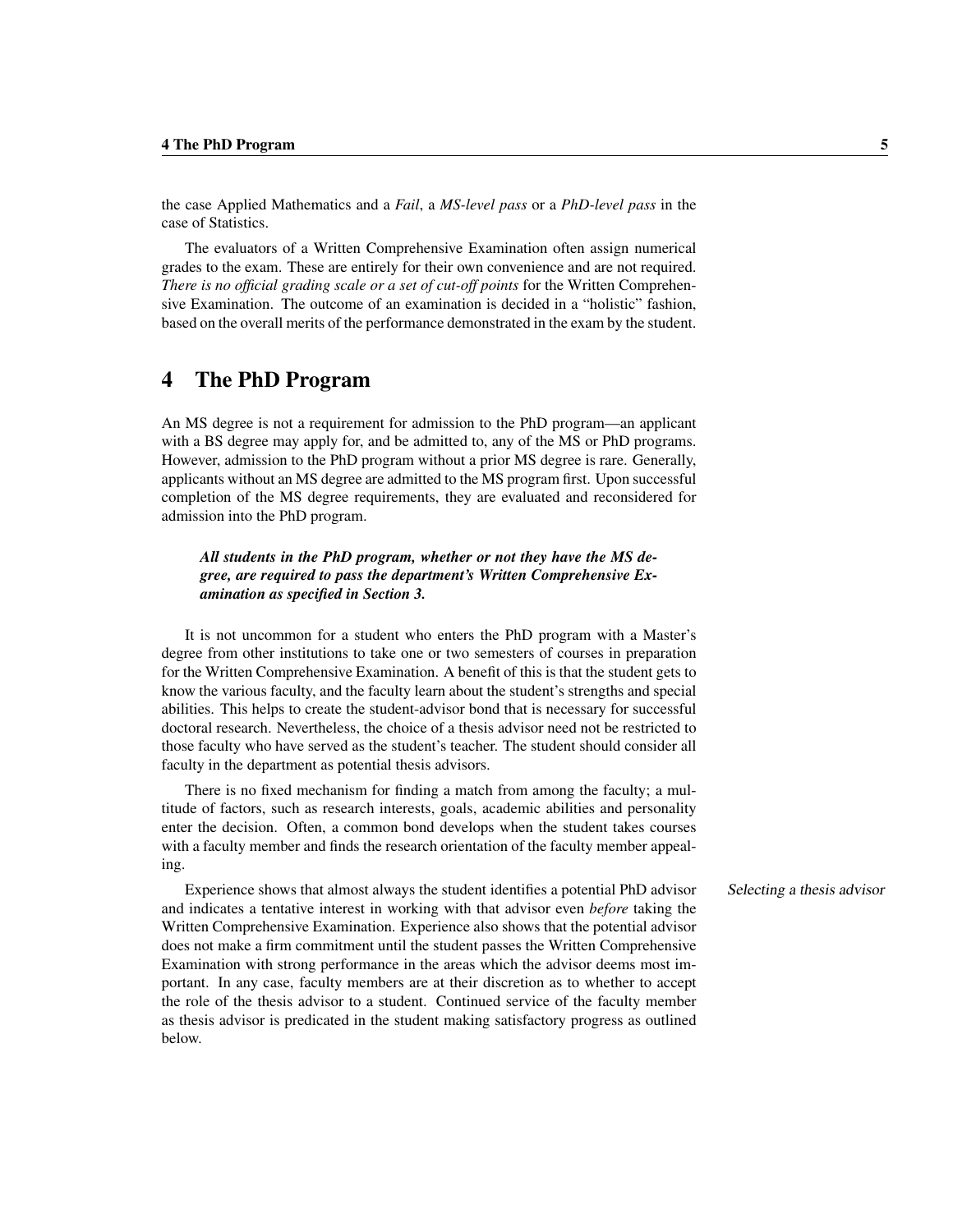#### 4.1 Beginning the Doctoral Research

Once an advisor-advisee commitment is made, the student begins working closely with the advisor in a targeted research area. Most commonly this is done in the form of oneon-one study and independent reading and research. The advisor may require that the student take additional courses either in the department, or outside, to establish the background necessary for carrying out the intended research.

During this exploratory period, the student acquires knowledge about the specialized field proposed and relevant background material. The student and the advisor formulate a research program and set goals for the student's doctoral dissertation.

#### 4.2 The Doctoral Advisory Committee

As early as possible during the phase described in the previous section, the student Formation of the Doctoral and the advisor propose a *Doctoral Advisory Committee*, consisting of 4 or more fac- Advisory Committee ulty members (including the advisor) whose names will be forwarded to the Graduate Program Director. The Doctoral Advisory Committee should be formed with the view that it will stay with the student throughout the doctoral study and research and will be a part of the the *Doctoral Examination Committee* that will conduct the student's doctoral defense.

The Doctoral Advisory Committee will provide supervision and support throughout the time the student works on the dissertation topic. It will monitor the student's activities and their relevance to the program.

Every semester the committee will submit a Doctoral Advisory Committee's Prog- Semi-annual progress reress Report to the Graduate Program Director. The report will contain the committee's ports notes, observations and recommendations in regard to student's progress. It is recommended that the committee members meet with the student, either in one sitting or individually, to fill out the report.

#### 4.3 The Oral Qualifying Examination

It is expected that within one calendar year after passing the Written Comprehensive Exam within one year Examination the student shall take the *Oral Qualifying Examination*. This one-year period may be extended to three semesters upon request from the advisor but it should not be delayed beyond this three semester limit.

There are two objectives to the Oral Qualifying Examination:

- 1. To verify that the scope and goals set for the PhD thesis are reasonable and are Exam objectives suitable for a PhD dissertation.
- 2. To verify that the student has the relevant background and knowledge necessary to work in the proposed area, including sufficient understanding of the proposed problem and some familiarity with current literature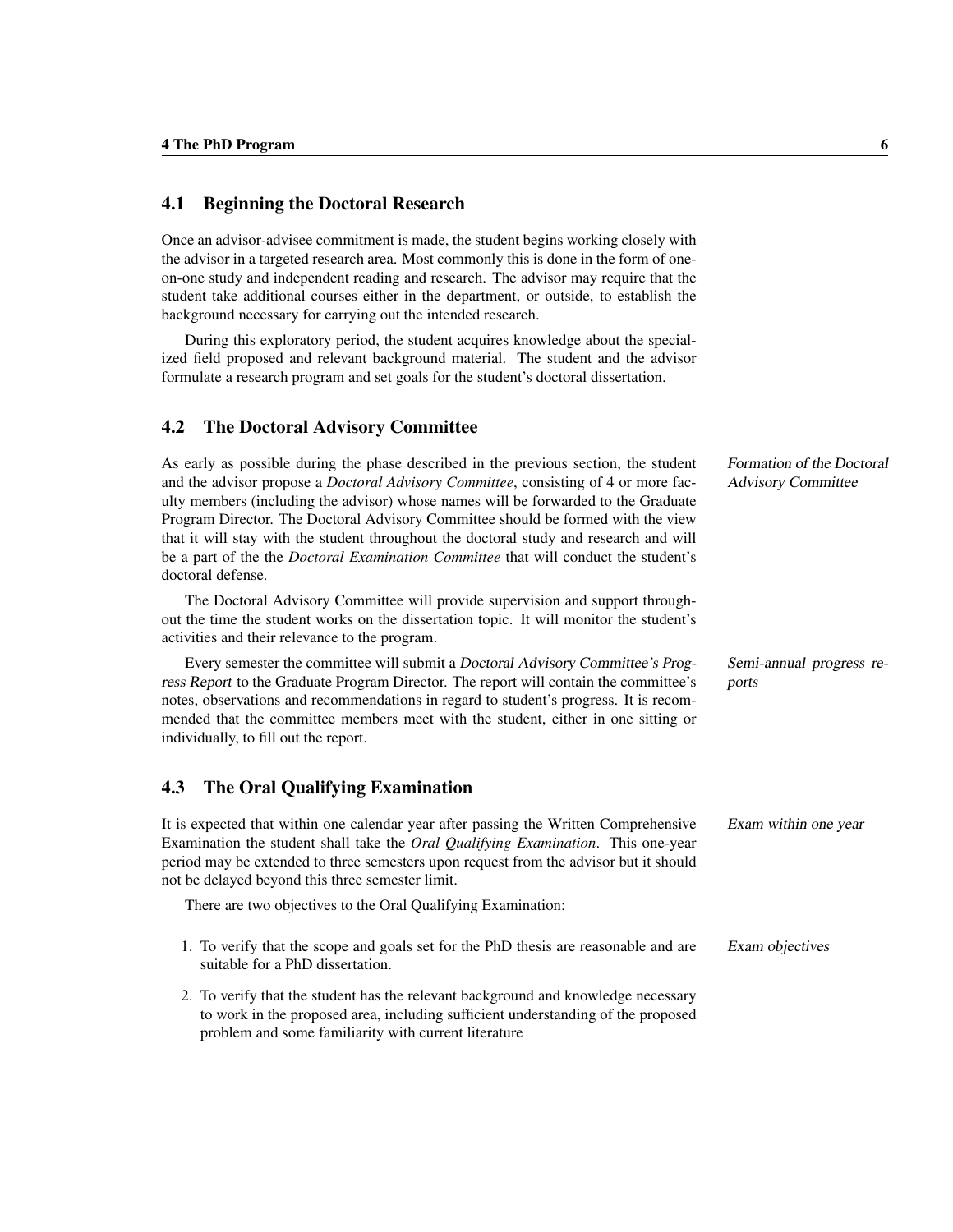The student is expected to have prepared a written document containing a summary Written proposal of the oral presentation. The document, which will be regarded as a "thesis proposal", must be distributed to the committee members at least one week in advance of the examination date. The length of the document is up to the student, but as a reasonable guideline, it is suggested that it be 3–10 pages long. Variations in length and style of the proposal are acceptable, subject to the approval of the student's advisor and the Doctoral Advisory Committee.

The examination will consist of an oral presentation by the student describing the goals of the doctoral dissertation research and an overview of the mathematical/statistical/scientific tools necessary to work toward that goal. The presentation may include new findings or exploratory computations by the student, but this is not required.

The presentation will be followed by a question-and-answer period where the committee may ask any questions it deems necessary to ascertain that the goals enumerated above are met.

Although there are no strict time limits for this examination, it is generally expected that the oral presentation will be approximately 30 minutes, while the entire examination will be no longer than 2 hours. Note, however, that these time ranges are provided as guidelines rather than strict requirements.

The committee can make suggestions to correct shortcomings or make recommendations to adjust the proposed goals. In extreme cases, the committee may declare the outcome of the examination unsatisfactory and request that it be repeated. Failing the Two attempts only Oral Qualifying Examination twice is sufficient cause for a student's dismissal.

If the committee deems the proposed work and the progress toward it satisfactory, Admission to Candidacy the student passes the examination. An Admission to Candidacy form will then be signed by the student's advisor and Graduate Program Director, who will then forward it to the Graduate School.

#### 4.4 After the Oral Qualifying Examination

The Doctoral Advisory Committee continues overseeing the student's progress through the culmination of the student's doctoral dissertation and its defense.

Near the completion of the dissertation research, a *Doctoral Examination Committee* should be formed according to the Graduate School guidelines and timetables. It is expected that the membership of the Doctoral Examination Committee will include all of the Doctoral Advisory Committee. It will also include at least one member from outside the department according to the Graduate School rules. Consult the Graduate Catalog for further requirements pertaining the Doctoral Examination Committee and the procedures that lead to the dissertation defense and the awarding of the PhD degree.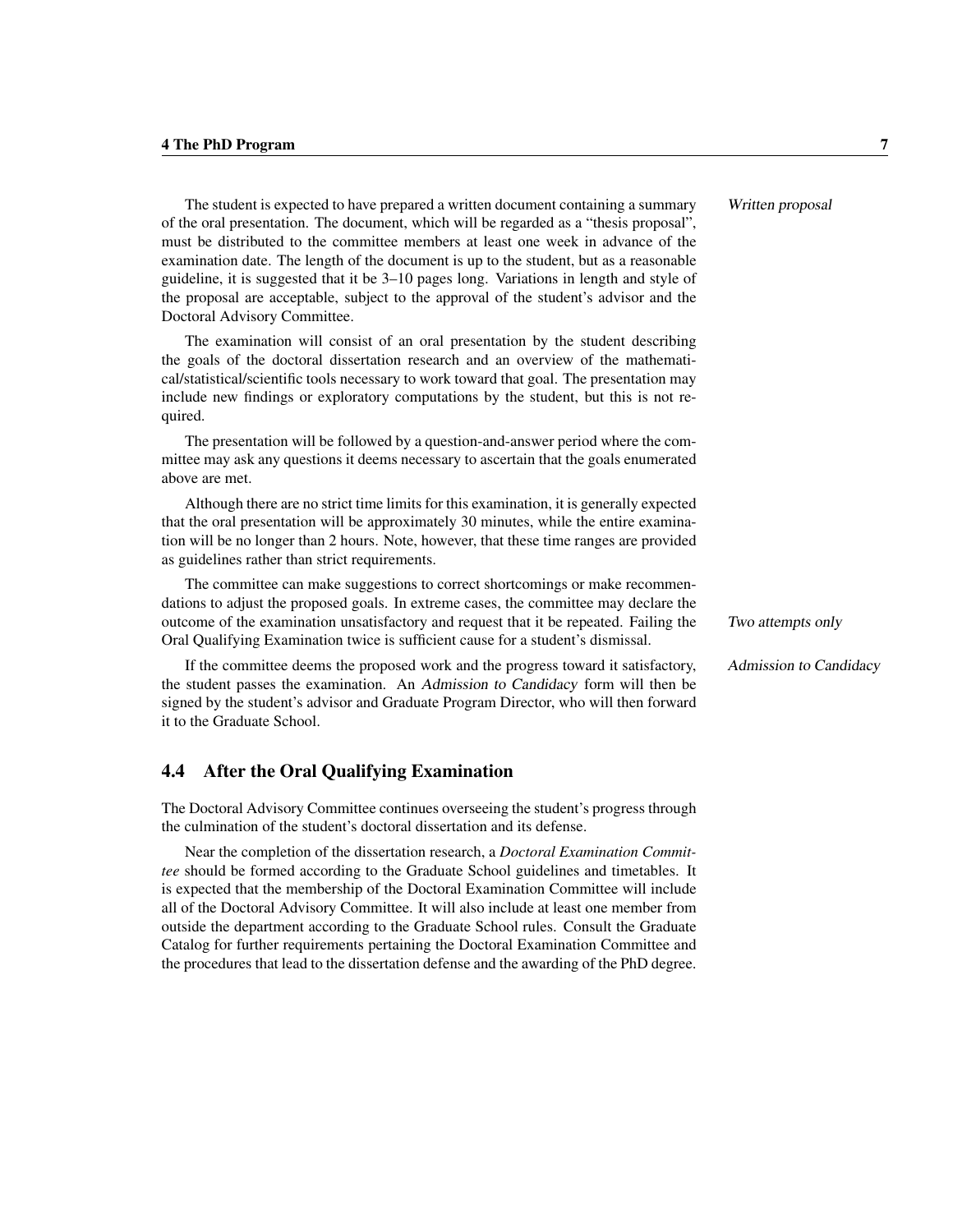## 5 Responsible Conduct of Research (RCR)

All PhD students as well as MS students pursuing a thesis option are **required** to take the online course CITI RCR. This course is free and takes about 90 minutes to complete. PhD students are required to complete this course *before* taking their Oral Qualifying Exam. MS students (pursuing the thesis option) are required to complete this before setting up their defense exam. Please see

http://research.umbc.edu/2135-2/

for information.

## 6 Supported Students

The following additional rules and regulations apply to full-time, supported students. It is important to adhere to these rules for a successful annual contract renewal review.

#### 6.1 Financial Support

The department has funds for financial support of qualified students. A full financial support package includes an Academic Year (9 month) stipend, tuition remission for up to 10 credits per semester, and health insurance. Additional support for summer months is sometimes possible but cannot be guaranteed.

The financial support is often in the form of a Teaching Assistantship. A Teaching Assistant (TA) assists the department with the delivery of its instructional mission. TA duties vary, but the department makes an effort to distribute the workload as evenly as possible among its TAs. A TA agrees to make a commitment to devote 20 hours per week to TA-related duties.

#### Stipend Levels

The stipend received by supported students is determined by their status within the program.

- Step I stipend applies to students in the Master's degree program. Students in the PhD degree also receive *Step I* stipend before satisfactory completion of the Written Comprehensive Examination.
- Step II stipend applies to students in the PhD degree program after satisfactory completion of the Written Comprehensive Examination but before passing the Oral Qualifying Examination.
- Step III stipend applies to students in the PhD after passing the Oral Qualifying Examination.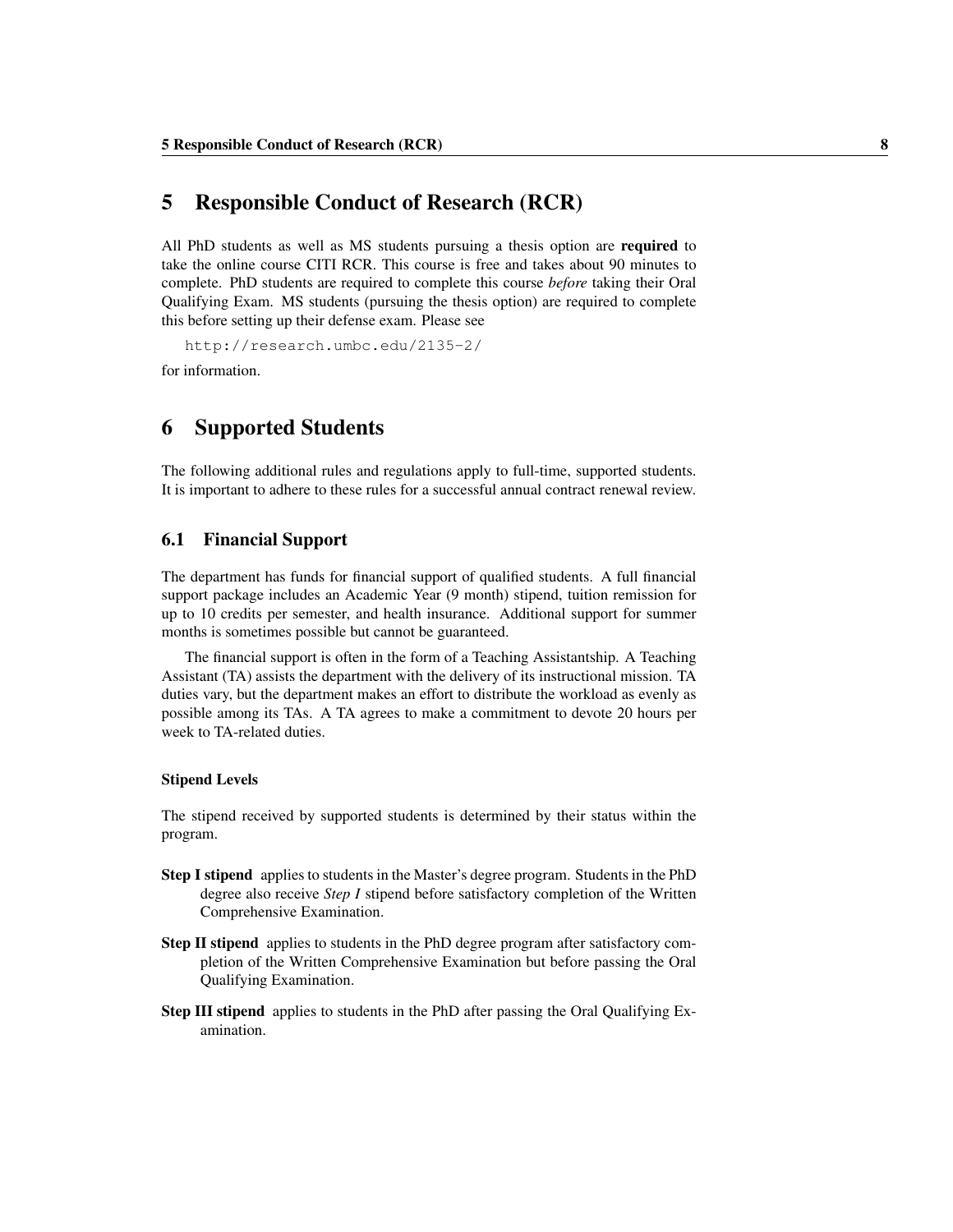Stipend levels for the Academic Year 2018–19 are expected to be: Step I: \$17,840, Step II: \$18,197 Step III: \$19,334.01

These are 9-month (Academic Year) stipends.

Additional funding may be available for summer support in the form of supplemental Teaching or Research Assistantships within UMBC or Internships outside UMBC. The availability of such supplemental support, although quite common, fluctuates and cannot be guaranteed.

#### Health Insurance Benefits

As part of an assistantship award, the department provides health insurance coverage through the UMBC Health Plan. The individual insurance cost of approximately \$4,883 per year is paid entirely by the department.

Additional coverage may be purchased to cover the student's dependents at a rate Coverage for dependents established by the UMBC Health Plan. The cost of the extra coverage will be split at additional cost between the department and the student, the department currently (i.e., during the academic year 2018–19) is paying 1/2 and the student is paying 1/2 of the charges. However, this arrangement may change in the future.

#### Tuition Remission

Supported students receive remission for up to 10 credit of courses per semester. Funds to cover course costs beyond those of 10 credits may be made available upon approval by the Graduate Program Director.

#### Student Fees

The Graduate School imposes certain fees on all graduate students. During the Academic Year 2018–19, the fee is estimated to be \$140 per credit. *It is the responsibility of the student to pay these fees.* The fees are not covered by financial assistantship awards. Additionally, the Graduate School charges a one-time *matriculation fee*, which is currently \$200. For information about current fee structures, please see

http://www.umbc.edu/gradschool/funding/tuition fees.html

#### 6.2 Course Requirements

The department has established a minimum number of courses that fully-supported Fully-supported students students are expected to take each semester. This is intended to ensure a) the funds are being used appropriately, b) students receive a broad education during their residency, and c) the students complete their degree programs in a timely fashion.

are required to enroll in one or more regularly scheduled courses every semester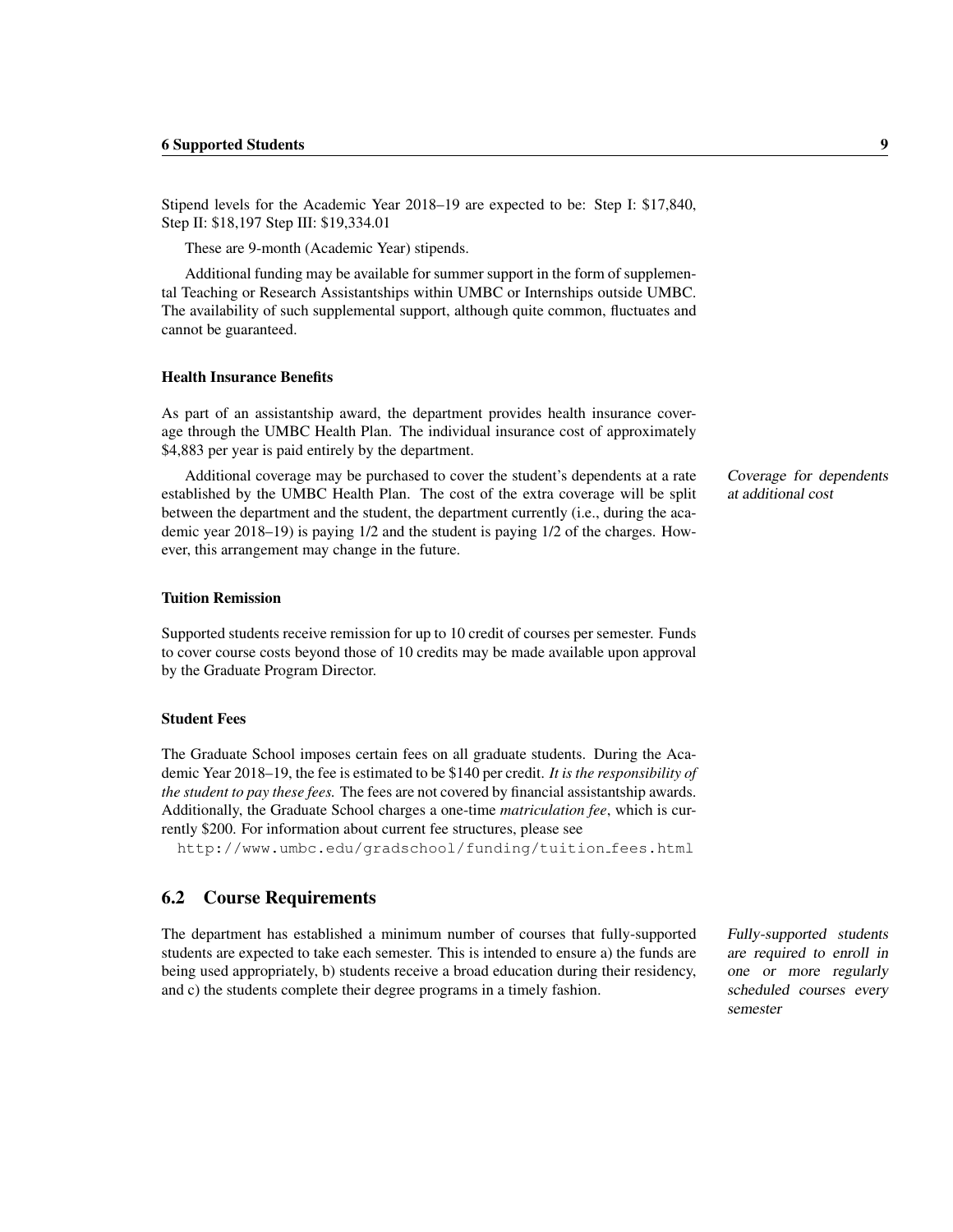For the purposes of this section, a "regular course" means a 3-credit graduate-level<sup>1</sup> classroom course either in the department or elsewhere in the university subject to the advisor's approval. Math 614 and Stat 700 are examples of regular courses. Individualstudy courses and thesis and dissertation research *are not considered* regular courses.

Students in the MS degree program shall take at least 9 credits per semester. These may be a combination of regular courses described above, individual-study courses under the direction of a faculty member, or master's thesis research. Only one 3-credit individual-study course per semester is allowed with the same faculty member. Only six credits of master's thesis research (Math 799 or Stat 799) are allowed during the entire course of MS degree study.

Students in the PhD degree program before passing the Written Comprehensive Examination shall take at least 9 credits per semester. These may be a combination of regular courses described above and individual-study courses under the direction of a faculty member. Only one 3-credit individual-study course per semester is allowed with the same faculty member.

Students in the PhD degree program after passing the Written Comprehensive Examination but before passing the Oral Qualifying Examination shall take at least 6 credits of regular courses per semester. Courses outside the department are acceptable subject to the advisor's approval.

Students in the PhD degree program after passing the Oral Qualifying Examination through the end of their studies shall take at least one regular course per semester. Note that UMBC Graduate School requires students at this stage to also register for 9 credits of Math/Stat 899.

Additionally, *all students are required to enroll and participate* in the zero-credit Math/Stat 690, Graduate Student Seminar, every semester during which they receive financial support.

The Doctoral Advisory Committee's semi-annual Progress Report will list the courses taken by the student during the semester in which the report is filed.

#### 6.3 Annual Contract Renewal Review

The performance of each graduate student is reviewed annually in a meeting of all Financial support contract full-time faculty which takes place around mid- to late-spring. The faculty report on their experiences with the student as a teaching or research assistant, thesis advisee, or other forms of interaction. Past and current performance in courses, research, and other academic activities are also discussed.

A letter containing the summary of the discussion is mailed to the student. Problems and concerns, if any, are noted.

The continuation of a student's financial support is contingent upon a positive recommendation in this review. In borderline cases the faculty can recommend extending is reviewed for renewal at least once a year

<sup>1</sup>Graduate-level courses are numbered 600 and above. However it is possible to count up to two 400-level courses toward the MS degree requirements subject to the advisor's approval.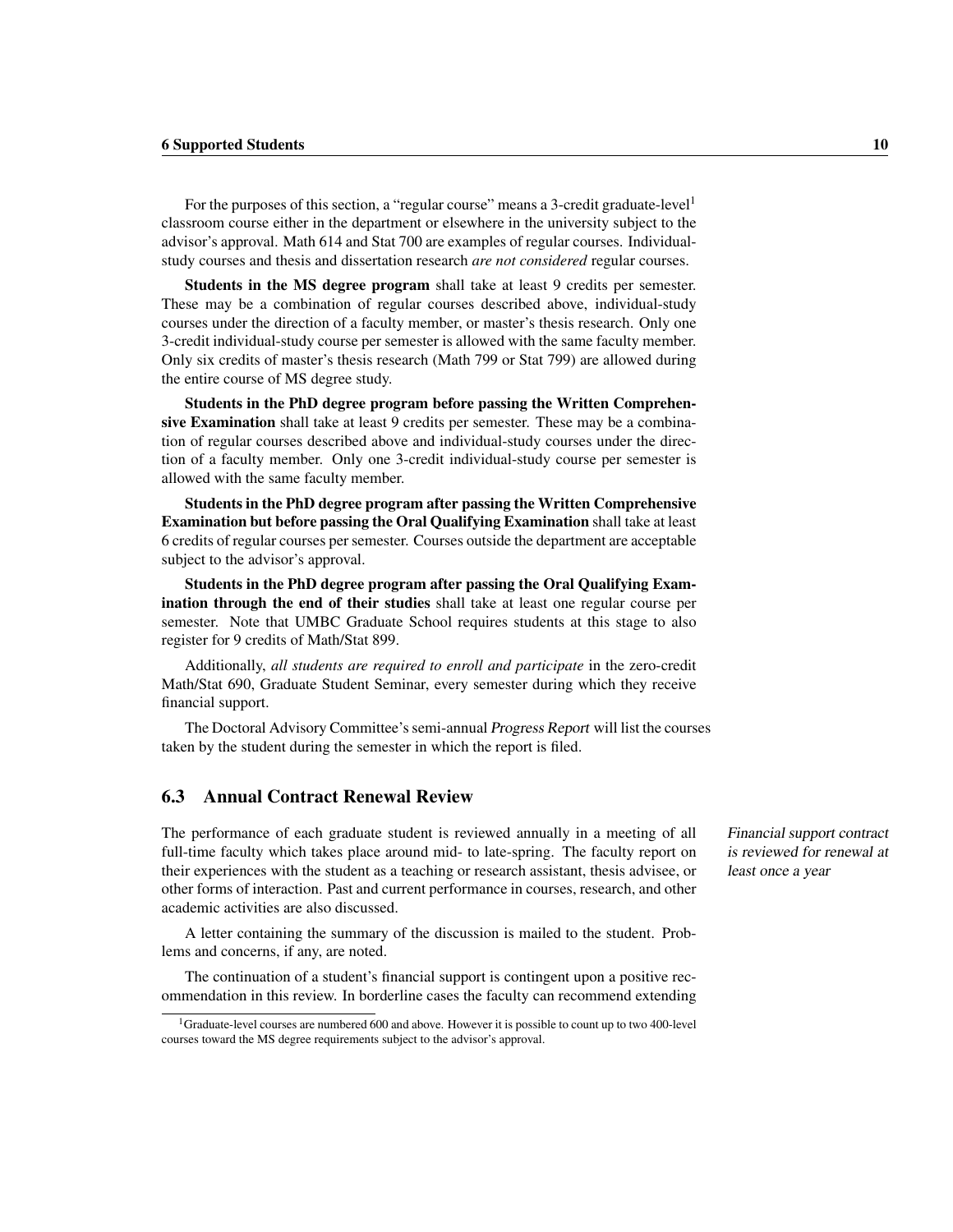the financial support for only half a year and require a second review in the Fall to determine whether improvement has been achieved.

#### 6.4 Time Line

This section describes the department's expectations of the rate of progress of supported students. The rate of progress depends on many factors, including the student's prior preparation and the nature of courses and research that the student undertakes, therefore deviations from the norm are inevitable. Nevertheless, it is expected that students will aim to adhere to these prescriptions to the extent possible.

#### Time to the MS Degree

Students in the MS degree programs are expected to complete all degree requirements and graduate in no more than two years. *Support cannot be extended beyond two years in the MS program.*

#### Time to the PhD Degree

Students who complete the MS degree program at UMBC and continue with the PhD program are expected to complete all the PhD degree requirements, including writing and defending a dissertation, in no more than three years after completing the MS degree.

Students who have obtained an MS degree elsewhere, are expected to complete all the PhD degree requirements, including writing and defending a dissertation, in no more than four years after entering the PhD program.

For all PhD students, number of years of support is restricted to five; an additional year of support may be made possible with the recommendation of the student's Doctoral Advisory Committeebut is by no means guaranteed.

#### Time to the Written Comprehensive Examination

The Written Comprehensive Examination should be taken as early as possible, but no later than two years of full-time study.

#### Time to the Oral Qualifying Examination

The Oral Qualifying Examination should be taken within one calendar year of the satisfactory completion of the Written Comprehensive Examination. At the recommendation of the Doctoral Advisory Committee, the Graduate Program Director may extend this period by one semester.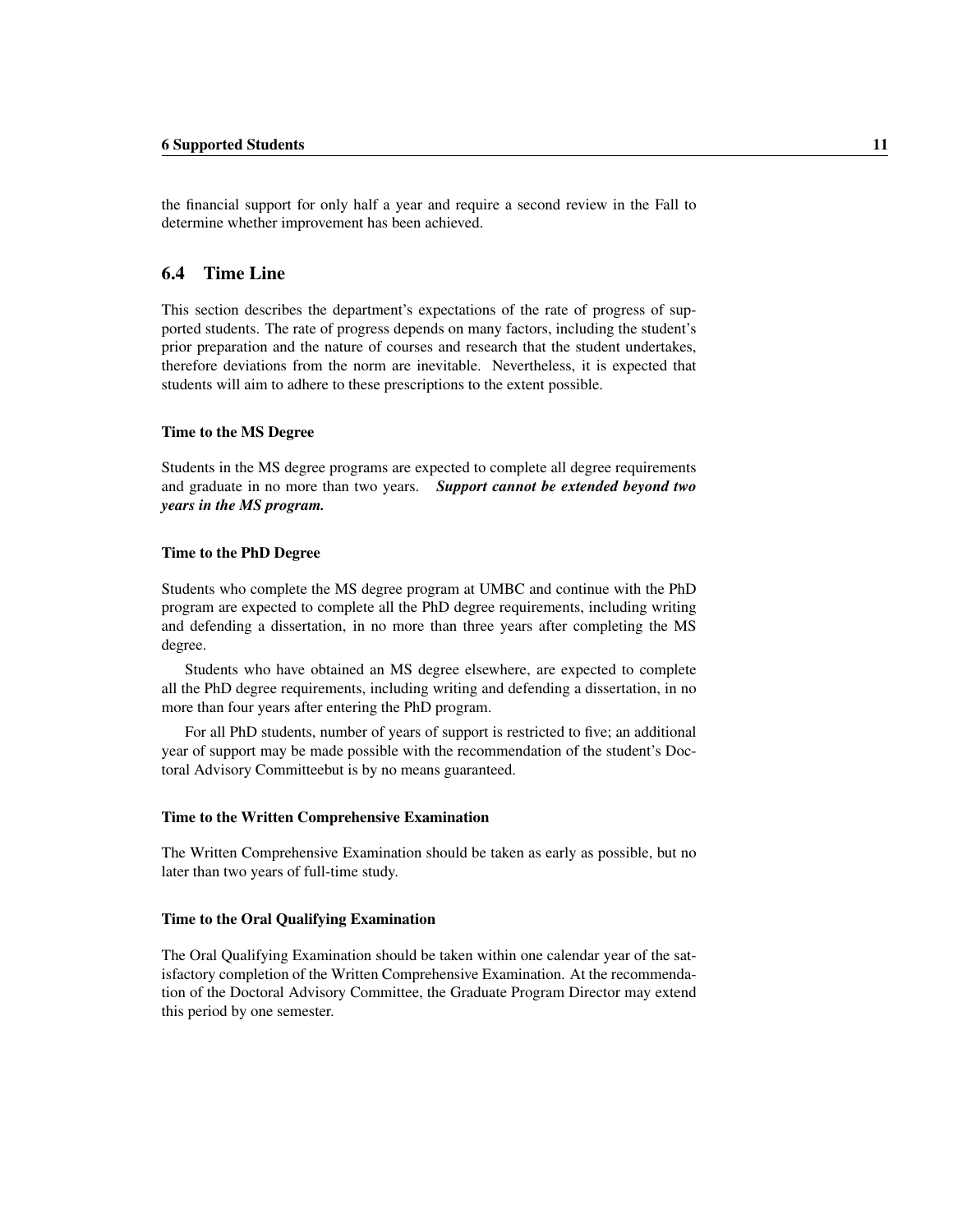#### Time to the Dissertation Defense

The dissertation defense is the culmination of the student's doctoral research. It should take place within the time limits specified under the paragraph *Time to PhD degree* above.

#### Application for Graduation

It is the responsibility of the student to follow the Graduate School's time tables to meet graduation deadlines. See the website

http://www.umbc.edu/gradschool/programs/requirements.php for details.

#### 6.5 English Language Testing

International students whose native language is not English, are required to take and pass the *TA Oral Proficiency Examination* administered by UMBC's Learning Resources Center. The exam is given twice a year shortly before the beginning of each semester. A student who does not receive a satisfactory rating will be required to enroll in an English language course (in addition to the normal mathematics/statistics courses) and will not be assigned classroom teaching duties for that semester, even if employed as a Teaching Assistant.

Students are expected to pass the English test at a satisfactory level within two semesters after beginning study at UMBC. Otherwise the department may withdraw its commitment to continuing financial support.

## 7 Appendix